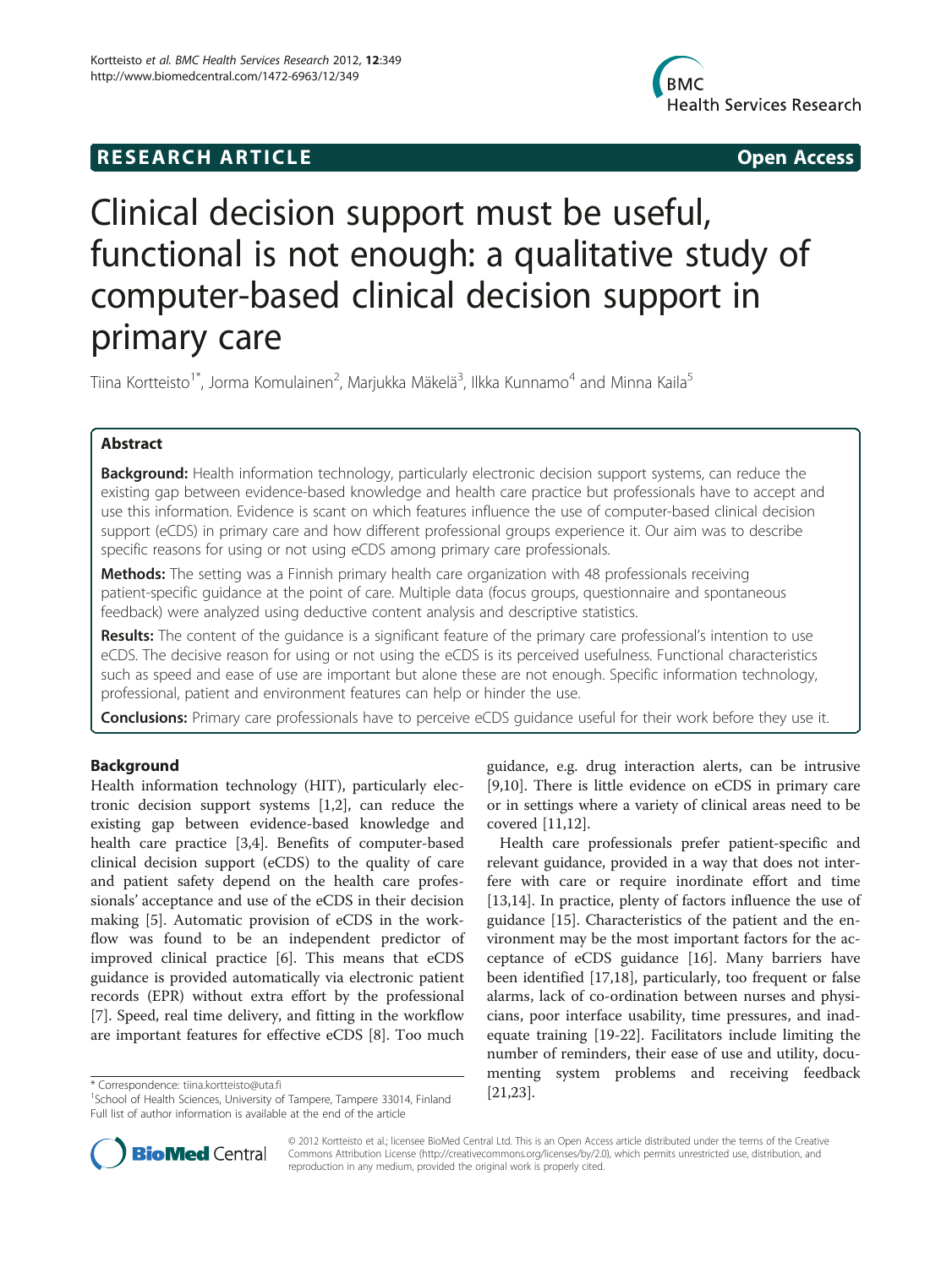In Finland, electronic patient records and national guideline databases have long been used, which makes piloting a new HIT in primary care environment feasible [[24\]](#page-7-0). Despite this, our implementation study of 18 months indicated that actual use of eCDS in the primary care context was only modest [[25\]](#page-7-0). Therefore, we examine in this paper the professionals' feedback more thoroughly. The main purpose was to increase our understanding for improving the application of the eCDS in the workflow of physicians, nurses, and other professionals [[26](#page-7-0)]. The aim was to assess and describe in depth the specific reasons for using or not using the eCDS in primary care.

#### Methods

#### Study context

In one Finnish primary health care centre, patientspecific decision support (consisting of drug interaction alerts, reminders, and links to diagnosis-based guidelines) was shown automatically via EPR to physicians, nurses, and other professionals at the time of opening the record, entering a new diagnosis, or prescribing a drug (Table 1, see screen shots in additional files [1](#page-7-0), [2](#page-7-0), and [3](#page-7-0)). In addition, by selecting a specific function in the EPR, the physicians could see all reminders specific to the patient under their names on the relevant day's appointment list (= virtual health check, VHC). (see description of the eCDS system [\[27](#page-7-0)] in additional file [4](#page-7-0)). Practical inclusion criteria for selecting the health centre were stable use of the EPR which included laboratory measurements, and recording of core patient information by the professionals, e.g. diagnoses and medications. The study protocol was approved by the ethics committee of the Pirkanmaa hospital district.

#### Participants

We targeted the 48 professionals of the health centre; 15 physicians, 24 nurses (ward nurses, general practice nurses, and public health nurses) and nine other professionals (physiotherapists, head nurses, and a psychologist). All signed an informed consent form. During the study, four physicians left and four physicians entered the health centre.

Table 1 Computer-based clinical decision support (eCDS) functions (drug alerts, reminders, guideline links, and virtual health check = VHC) and procedures: examples

| eCDS function           | Procedure                                                                                                                                                                                                                                                          | An example                                                                                                                                                                                                                            |  |  |
|-------------------------|--------------------------------------------------------------------------------------------------------------------------------------------------------------------------------------------------------------------------------------------------------------------|---------------------------------------------------------------------------------------------------------------------------------------------------------------------------------------------------------------------------------------|--|--|
| Drug alerts             | In the prescription procedure, the eCDS system checks against the<br>patient medication list whether the drug selected has an interaction<br>with other medication and, if so, displays a pop-up with an<br>interaction alert and a suggestion of drug change.     | Warfarin, in the patient's medication list, has an interaction<br>with the medicine chosen (ibuprofen).                                                                                                                               |  |  |
|                         |                                                                                                                                                                                                                                                                    | Do you want to choose another medicine?                                                                                                                                                                                               |  |  |
|                         |                                                                                                                                                                                                                                                                    | Yes<br><b>No</b>                                                                                                                                                                                                                      |  |  |
| Reminders               | Patient-specific reminders are elicited by three trigger events in<br>the EPR: 1) opening a patient record, 2) recording a new diagnosis,<br>and 3) prescribing new medication.                                                                                    | Short version: Hypertension - check blood pressure?<br>Long version: This patient has hypertension. The latest<br>BP measurement is more than a year old. Regular follow-up<br>has been shown to improve the control of hypertension. |  |  |
|                         | The short version appears automatically, and the long version is<br>shown when the mouse cursor hovers over the reminder.                                                                                                                                          |                                                                                                                                                                                                                                       |  |  |
| Guideline links         | Guideline links based on patient diagnosis-list and ICD-10 codes<br>are shown when the user clicks the diagnosis.                                                                                                                                                  | Guideline links:                                                                                                                                                                                                                      |  |  |
|                         |                                                                                                                                                                                                                                                                    | DG Hypertensio essentialis (primaria) I10                                                                                                                                                                                             |  |  |
|                         |                                                                                                                                                                                                                                                                    | DG Fibrillatio atriorum I48                                                                                                                                                                                                           |  |  |
|                         |                                                                                                                                                                                                                                                                    | DG Angina pectoris I20                                                                                                                                                                                                                |  |  |
| Virtual health<br>check | The user can run a VHC on her/his patients in the appointment<br>schedule by clicking on the decision support file in her/his folder.<br>Patient-specific decision support messages appear on the screen<br>when the user clicks on a specific link for a patient. | Name: Matti Maa (PIC <sup>a</sup> ): Control visit                                                                                                                                                                                    |  |  |
|                         |                                                                                                                                                                                                                                                                    | Reminders                                                                                                                                                                                                                             |  |  |
|                         |                                                                                                                                                                                                                                                                    | Drug interactions                                                                                                                                                                                                                     |  |  |
|                         |                                                                                                                                                                                                                                                                    | Contraindications                                                                                                                                                                                                                     |  |  |
|                         |                                                                                                                                                                                                                                                                    | Guidelines                                                                                                                                                                                                                            |  |  |
|                         |                                                                                                                                                                                                                                                                    | Name: Anne Aamu (PIC <sup>a</sup> ): Acute visit                                                                                                                                                                                      |  |  |
|                         |                                                                                                                                                                                                                                                                    | Reminders                                                                                                                                                                                                                             |  |  |
|                         |                                                                                                                                                                                                                                                                    | Guidelines                                                                                                                                                                                                                            |  |  |
|                         |                                                                                                                                                                                                                                                                    | Name: Sanni Salo (PIC <sup>a</sup> ): Diabetes control                                                                                                                                                                                |  |  |
|                         |                                                                                                                                                                                                                                                                    | Reminders                                                                                                                                                                                                                             |  |  |
|                         |                                                                                                                                                                                                                                                                    | Guidelines                                                                                                                                                                                                                            |  |  |

 $a$  PIC = personal identification code.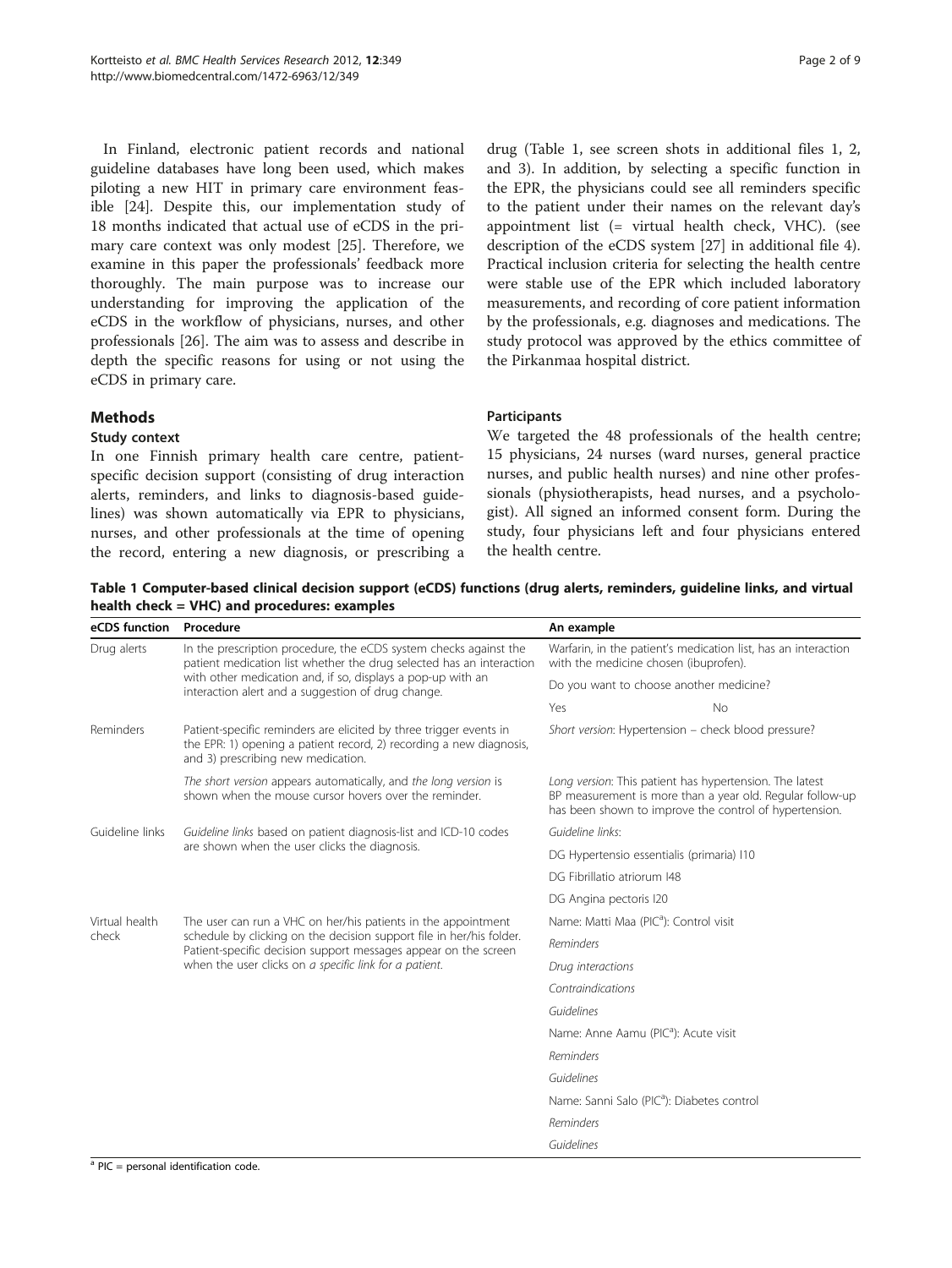#### Data collection

Data collection took place between July 2009 and February 2011, by means of focus group interviews, a questionnaire, and spontaneous feedback.

#### Focus groups

In January 2010, six months after introduction of the eCDS to the primary care professionals, we convened three focus groups with the help of the chief officers. We aimed at involving as many physicians as possible, with at least one representative from preventive care, nurse practice, physiotherapy, and the two inpatient wards. Six physicians, five nurses, and one physiotherapist participated in one of two profession-specific groups or in one multidisciplinary group. The agenda was planned in advance by the moderator (TK) and facilitator (MK) and tailored to each group [[28](#page-7-0)]. The aim was an open, informal discussion among participants about their experiences of the eCDS [[29\]](#page-7-0). Broad themes such as general ideas about the eCDS, experiences of the use, practical problems, advantages /disadvantages for work, barriers to use and facilitators, and development issues guided the discussion. Each group discussion was audio recorded, transcribed, and the facilitator took notes on the general atmosphere and various pertinent issues [\[30](#page-7-0)].

In February 2011, at the end of the implementation period, a fourth focus group was convened for physicians. At this point, we wanted to gather opinions and experiences on the eCDS functionalities that were only available to physicians; 13 of the 15 physicians participated. The agenda was again planned ahead, using the previous broad themes, adding content and thresholds of reminders, by the moderator (JK) and facilitator (TK). JK acted as moderator, since his medical background was expected to facilitate discussion [[31\]](#page-7-0). The aim was to obtain authentic feedback on the eCDS in physicians' work. The group discussion was audio recorded and notes were made in a memo by a secretary.

### Questionnaire

A questionnaire was sent to professionals in September 2010. After one reminder, 28 of the 45 professionals (62%) had responded; nine physicians, twelve nurses, two public health nurses, and five others. The six structured questions reported in this paper dealt with the system's capacity and quality, as well as its perceived usefulness and ease of use, according to the technology acceptance model (TAM) [[32](#page-7-0)]. It hypothesizes that perceived usefulness and ease of use are the main determinants of behavioural intention to use IT, which is expected to lead to actual use [\[33\]](#page-8-0). In this study, the perceived usefulness indicates the professional's subjective

probability for increasing her or his work performance by using the eCDS system. The perceived ease of use indicates the professional's feelings for new system to be free of effort. In addition, reasons for using or not using the eCDS functions were queried in an open question: twelve out of 28 respondents (43%) elaborated their reasons.

#### Spontaneous feedback

The professionals were encouraged from the beginning to provide feedback via personal email, whenever they recognized specific issues or questions for system developers or researchers. The vendor added a feedback channel within the EPR-system from January 2010. Twelve spontaneous feedback messages were submitted by physicians; two via the personal email and ten via the EPR.

#### Analyses

Two researchers (TK and MK) analyzed the qualitative data (focus group interviews, open question, and spontaneous feedback) by using deductive content analysis for testing previous theoretical issues in order to enhance understanding of the phenomenon [\[34](#page-8-0)]. The principle derived from the literature [[35](#page-8-0)] was to identify features that helped or hindered the use of the eCDS, and how this was justified by the participants [\[36](#page-8-0)]. We first independently coded a categorization matrix consisting of the helping and hindering features. Next, we discussed the initial themes and grouped emerging themes by theorybased category (Table [2\)](#page-3-0). The information in each category was condensed, reflected on, and interpreted jointly. Quantitative data were analyzed by using the software SPSS for Windows, version 15.0. The small sample size did not permit robust statistical analysis.

### Results

In the end, the qualitative and quantitative analyses were combined. The main categories were the content of the eCDS guidance, the functionality of the eCDS system, the features related to the professions involved, the features of the patient groups, and environmental factors. A unique category of development issues emerged.

### The content of the eCDS guidance

The content of the guidance appeared to be a significant factor in the professionals' decision to use eCDS in their work. Perceived usefulness was an essential reason for using eCDS in general or its particular function, e.g. drug alerts. Five out of nine physicians perceived the guidance as useful in their practice and as affecting their decisions, while one physician did not (Table [3](#page-4-0)). When asked about the usefulness of the eCDS, the majority of the nurses responded 'I cannot say'. The nurses in preventive care, the physiotherapists, and the psychologist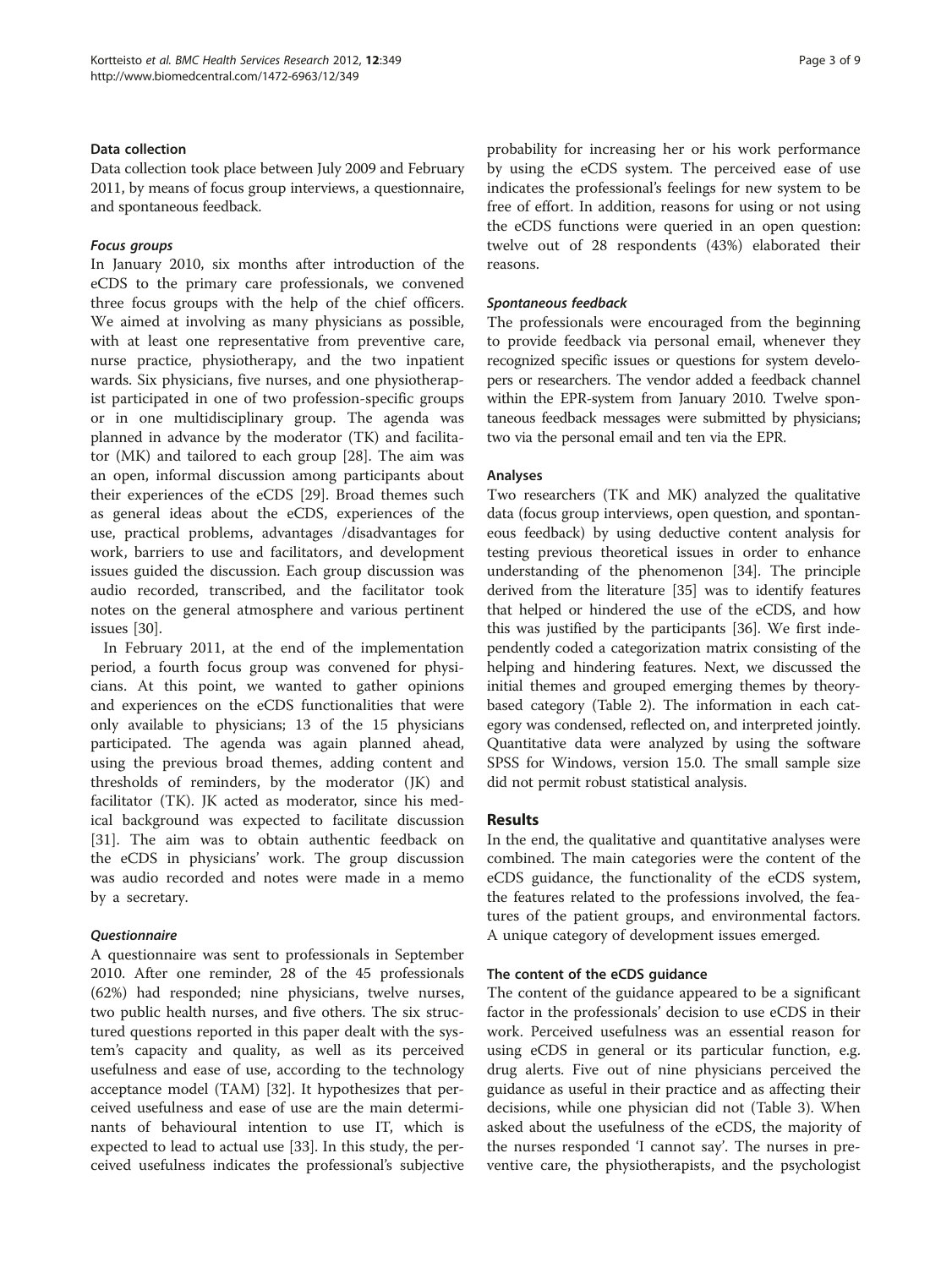#### <span id="page-3-0"></span>Table 2 A theory-based framework of analysis with emerging sub-themes – helping (+) or hindering (−), quotations are described in text

| Content of computer-based | Usefulness for professional's work $(+)$      |  |  |
|---------------------------|-----------------------------------------------|--|--|
| decision support quidance | Non-helpfulness for professional's work $(-)$ |  |  |
|                           | Reliability $(+)$                             |  |  |
|                           | Quality $(+)$                                 |  |  |
| System functionality      | Ease of use $(+)$                             |  |  |
|                           | Speed $(+)$                                   |  |  |
|                           | Too much, too small text $(-)$                |  |  |
|                           | Impracticality $(-)$                          |  |  |
| Professional-associated   | Motivation $(+/-)$                            |  |  |
| features                  | General attitude (+)                          |  |  |
|                           | Poor competence $(-)$                         |  |  |
| Patient-associated        | Reasons for visit $(-)$                       |  |  |
| features                  | Low thresholds for reminders $(-)$            |  |  |
| Environment-related       | Busy practice $(-)$                           |  |  |
| features                  | Swine-flu epidemic (-)                        |  |  |
| Other features            | Development issues (+)                        |  |  |

considered the eCDS guidance, mainly based on drug alerts, as unhelpful for their work. Reliability and quality were perceived as facilitating use (Table [3](#page-4-0)).

The physicians' consensus was that the guideline links and VHC were not useful; the guideline texts were too long, and use of the VHC function would have necessitated more time for paper work. Only physiotherapists considered the guideline links useful.

From the physicians:

'Good system; it does not disturb, some reminders are useful.'

'Interaction alerts with a prescription are useful.'

'Drug alerts motivate to clear up medication lists, but it takes time.'

'I think that there is too much text ... too many links.'

'Use of virtual health checks requires more time for paperwork.'

From the other professionals:

'Guideline links are useful for the physiotherapist.'

'For our work [health promotion] and customer relationships, there aren't necessarily relevant things.'

'Mainly drug interaction alerts, and I [nurse] do not prescribe.'

'Okay, good information but it does not influence my work much in practice, how you use it depends on the group of professionals you belong to.'

'Most of the drug alerts are not relevant for physiotherapists' work.'

'Reminders do not support psychologist's work'

# The functionality of the eCDS system

The majority of the physicians and other professionals found the ease of use and speed good, while most of the nurses expressed no opinion, stating that they could not answer these questions (Table [3](#page-4-0)). The physicians reported that specific features of the system (EPR, eCDS, or their integration) were hindering the use. These included known problems with the EPR system, reminders' position on the screen, irritating drug interaction and contraindication alerts, and a lack of structured recording of smoking status (causing inappropriate reminders). The nurses experienced the eCDS as impractical for work at a busy call centre.

From the physicians:

'There was generally a problem with the functioning of the electronic patient record system ... yes, big problems with the computer.'

'Reminders' position on the left side of the screen.'

'If a patient has 20 reminders, I just go past them quickly.'

'Reminders' texts are sometimes too strict in the short version. If you don't move the cursor over the text and see the whole reminder, the wording doesn't work.'

'Too low triggering threshold with drug interaction alerts. I never bother to read them.'

'Irritating alerts.'

'Excess alerts – e.g., asthma and opiate, warfarin and paracetamol.'

'The reminder "great cardiovascular risk [SCORE], clarify the patient's smoking status...". It is not possible to record smoking status in a structured manner in the EPR.'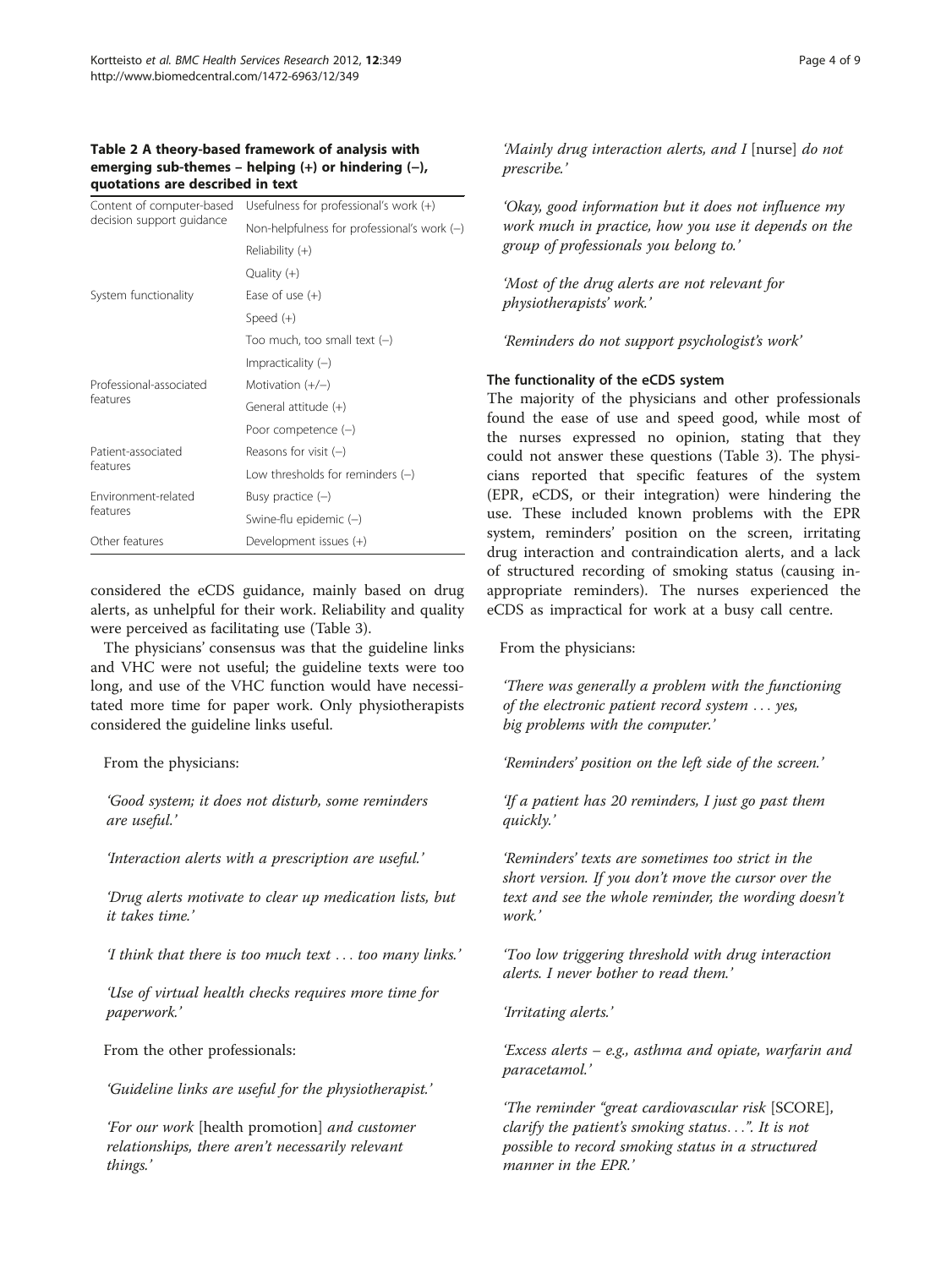|                            |            | Physicians<br>$n = 9$ | <b>Nurses</b><br>$n = 13$ | Others<br>$n=5$ | <b>Total</b><br>$n = 27$ |
|----------------------------|------------|-----------------------|---------------------------|-----------------|--------------------------|
|                            |            |                       |                           |                 |                          |
| It is easy to use          | Yes        | $\overline{7}$        | $\overline{4}$            | 3               | 14                       |
|                            | $\rm No$   | $\mathbf{0}$          |                           | 0               |                          |
|                            | Cannot say | 2                     | 8                         | 2               | 12                       |
| It is rapid enough         | Yes        | 6                     | 6                         | $\overline{4}$  | 16                       |
|                            | $\rm No$   |                       | $\mathbf 0$               | $\circ$         |                          |
|                            | Cannot say | $\overline{2}$        | 7                         |                 | 10                       |
| It is reliable             | Yes        | 7                     | 7                         | 2               | 16                       |
|                            | No         | $\Omega$              | $\mathbf{0}$              | 0               | $\circ$                  |
|                            | Cannot say | 2                     | 5                         | $\overline{2}$  | 9                        |
| It is of high quality      | Yes        | 5                     | 3                         | 2               | 10                       |
|                            | No         |                       | $\mathbf 0$               | $\Omega$        |                          |
|                            | Cannot say | 3                     | 9                         | 3               | 15                       |
| It supports my work        | Yes        | 5                     | 3                         | $\circ$         | 8                        |
|                            | No         |                       | 3                         |                 | 5                        |
|                            | Cannot say | 3                     | 6                         | 3               | 12                       |
| It influences my decisions | Yes        | 5.                    |                           |                 | 7                        |
|                            | No         |                       | 4                         | 3               | 8                        |
|                            | Cannot say | $\overline{2}$        | 7                         |                 | 10                       |

#### <span id="page-4-0"></span>Table 3 Perceived functionality and usefulness of the computer-based clinical decision support – number of responses in the questionnaire

From the nurses:

'We [general-practice nurses] receive such a staggering number of phone calls that we really don't look for anything, just do exactly what they [patients] call about.'

#### The features related to professionals

The health care professionals' motivation to learn to use a new IT system in practice seemed to vary. Some nurses discussed inadequate skills or interest in using IT in general. Primary care professionals seemed to have generally positive attitudes toward future use of eCDS, but more training and time to learn to use a new system were described as necessary. In addition, it was suggested that a local opinion leader could be useful to teach others.

From the physicians:

'I think that we should use it more.'

'Do not need. I use Terveysportti [national health portal for professionals].'

'I get an exact search when I use Terveysportti.'

'Should there be an enthusiast or someone who uses it and thinks about it, and then tells us what the tricks are, what is good?'

From the nurses:

'We have certainly more potential than we have been used to ... Yes, it is absolutely a good thing ... Yeah, I would say the same, learn to use it and intensify its use then'

'All experienced this training as necessary.'

'The individual differences, where you are used to searching for information... e.g., poor IT skills or no interest in the computer.'

#### Features of the patient groups

The patient's agenda for the visits was the most important issue for the physicians. It was common that the eCDS guidance was ignored because it did not address the reasons for the encounter. The physicians' spontaneous feedback indicated another factor, in overly sensitive patient-specific triggering cut points and irrelevant reminders.

'The patients usually have a reason for their visit. This has to be the primary focus for the physician. If there are ten VHC reminders even before the patient arrives, there is in no way enough time.'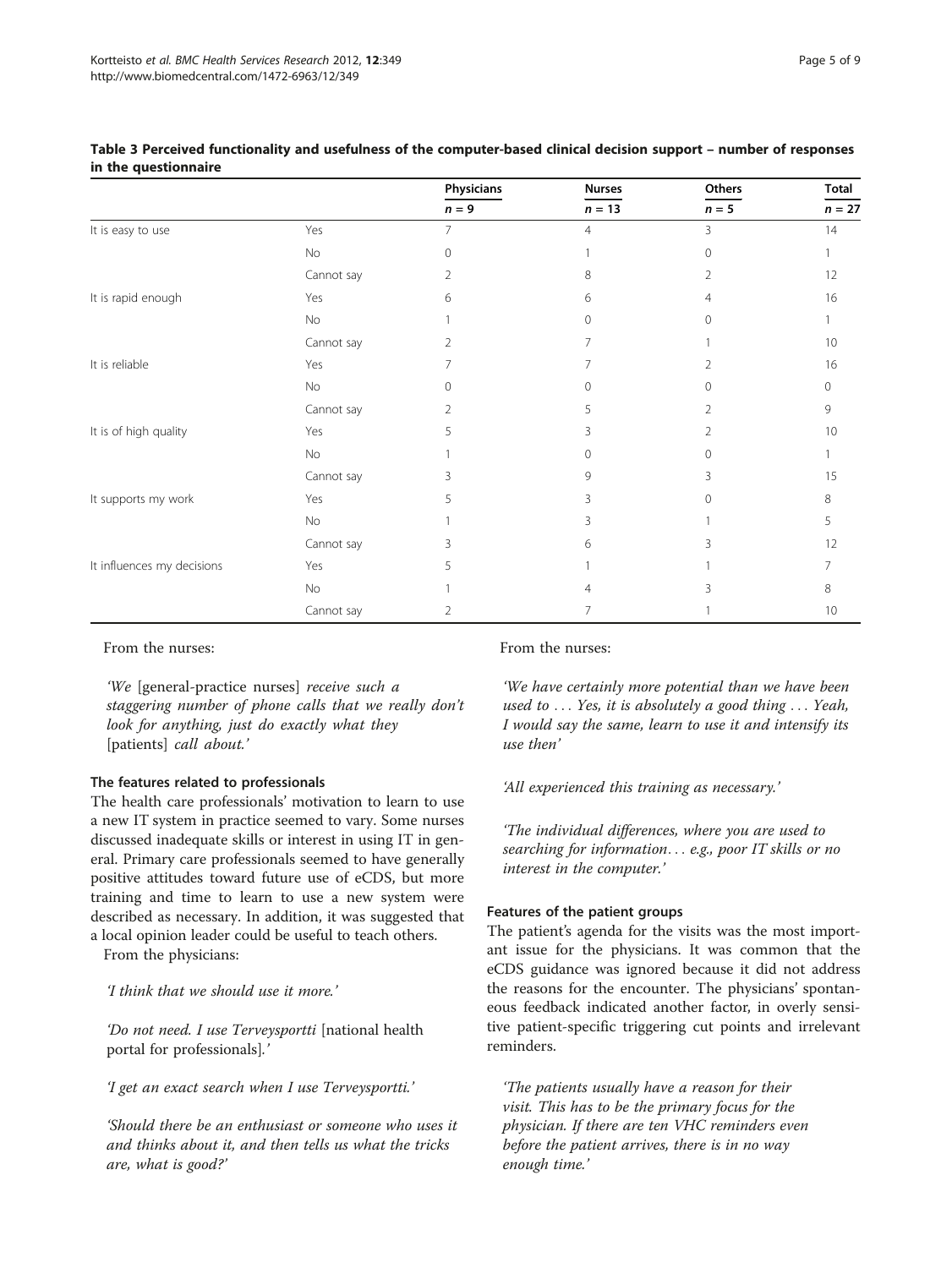'My patient had a fasting plasma glucose value of 6.0 once, previously normal. Decision support suggests diabetes. To my mind, a single FPG value of 6.0 does not justify diagnosing diabetes.'

#### Environmental factors

An unforeseeable external factor arose during the study, the swine-flu epidemic with concomitant large-scale vaccination of the population, resulting in changes to at least nursing practice for many months and clearly causing extra work. A common barrier to use was busy practice in primary care. In particular, nurses reported that changes in their practice would have been needed before they could use the system.

'The swine-flu epidemic has consumed an awful lot [of time], we didn't even have any general-nurse practice appointments available for a long time.'

'When I am busy, I don't look for anything really.'

'Nothing more than simply doing what I have to do.'

'In that situation, I could imagine that once you get acquainted with one [specific disease], it will be more useful than it is now.'

### Development issues

The physicians hoped that the interface design would become more visually oriented. They also proposed some new alerts or eCDS functions that could better assist in their work or make the eCDS system consistent.

'Make the system more visual; nice and desirable like an iPad... to give the user the feeling "Oh, what else could I look for? I want more of this."'

'If it were possible, a visual sign like when Microsoft<sup>™</sup> e-mail shows pop-ups for new mail.'

'A transient box, in the middle enough, for a short enough time, and automatically [closing]. If there would be a movement, then it would be noticed. [...] it should be neutral on the screen and definitely should not disturb.'

'Request for a new interaction alert: enoxaparin or dalteparin prescription when a patient has warfarin medication. This alert reminds physician to check the appropriateness of continued simultaneous use.'

'Patient-tailored threshold values, different from guideline-based'

'In the virtual health check retrospective testing, one slim patient got an obesity warning, because of a flawed weight or height recording. It was related to a missing digit, a recording of the height as 52 cm instead of the correct 152 cm. These types of typos should be guarded against by the system.'

# **Discussion**

The main findings of our study are twofold: perceived usefulness results in professionals using eCDS guidance while perceived non-helpfulness leads to non-use in primary health care. The guidance has to be designed for each profession and tailored, so that also e.g. nurses and physiotherapists can find it relevant for their practice. The profession groups have their own duties and specific practices; therefore their information needs vary greatly [[37-40](#page-8-0)]. Our study indicates that even within one profession there are differences in the perceived usefulness of eCDS guidance. Lugtenberg et al. [\[41](#page-8-0)] reported similarly that perceived barriers for Dutch general practitioners varied greatly with the set of guideline recommendations involved.

Our results are in accordance with Davis's technology acceptance theory [\[32\]](#page-7-0), wherein perceived usefulness is considered a determinant with the main determinants of attitude and behavioural intention to use IT. Our results are strengthened by our use of multiple study methods: both open and structured questions, as well as focus group discussions with participants describing their specific reasons for using or not using the eCDS system or guidance. According to McDermott [\[14](#page-7-0)], perceived usefulness is a key characteristic in acceptance of a computer-based intervention among physicians. We discovered in addition that, while the majority of the physicians perceived the eCDS guidance to be useful for their work, the opposite was true for nurses and others, who sometimes appeared unable even to answer the question.

It is interesting that perceived usefulness showed in the data more consistently than perceived ease of use. It may be that the eCDS system basically was easy to use, since it had been integrated to the EPR system and the guidance popped on screen without specific effort, indicating perceived ease of use in TAM model [[32\]](#page-7-0). Seven of nine physicians replied 'yes' to the question of easy to use, and the one negative answer came from a nurse (Table [3](#page-4-0)). It is conceivable that perceived ease of use, together with the main determinants of attitude and behavioural intention to use, was influencing in the background to the professionals' perceived usefulness of the eCDS as TAM suggests [[32](#page-7-0)].

The functionality of the eCDS system seemed good. Most responded positively to the questions dealing with this, with only one physician and nurse answering in the negative. However, the majority of the nurses found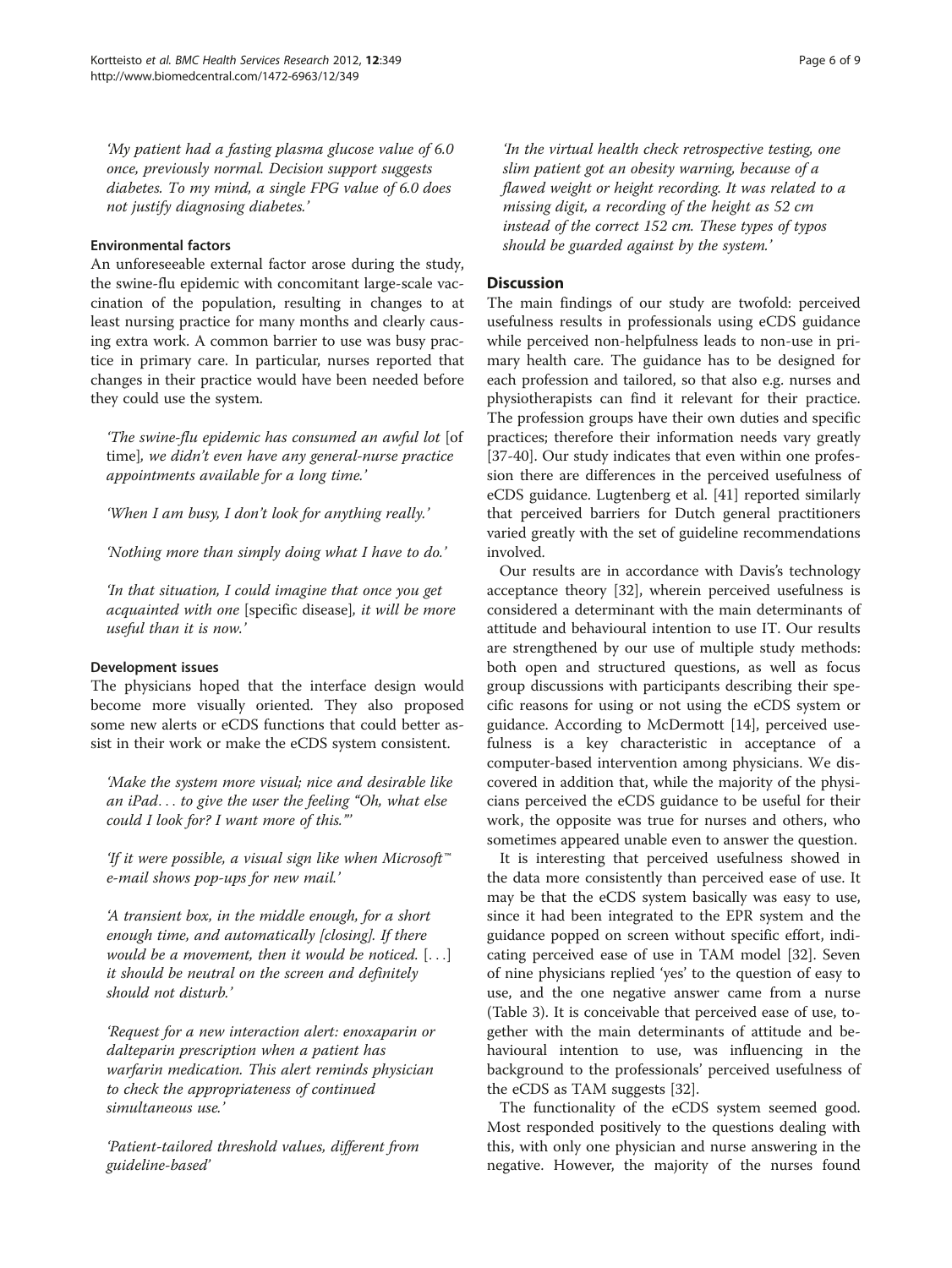themselves unable to answer these functionality questions, which seemingly confirms the failure of the implementation among nurses [\[25](#page-7-0)]. In general, the professionals did not report any eCDS-system-based problem encumbering their work. By contrast, they seemed satisfied, because the eCDS system did not disturb them or force them to do anything. Indeed, this has been cited elsewhere as a key feature of a successful eCDS system [\[13\]](#page-7-0). According to the physicians, a more visually oriented system might be more desirable to them.

The results reaffirm that plenty of barriers exist to the use of reminders, even automatic ones, in primary care [\[17,19-22](#page-7-0)]. These were related to the studied eCDS system, inaccurate data in the EPR or code mismatch between the EPR and the eCDS system, the usability of the EPR itself, the groups of professionals, and patient preferences. The list bears a remarkable resemblance to the list of hurdles for use of clinical information systems as well as clinical guidelines [\[15](#page-7-0)[,42](#page-8-0)]. One exception was seen: lack of agreement with the recommendations was evaluated as the most common perceived barrier to use of guideline recommendations among Dutch physicians [[43](#page-8-0)], while this was not brought up as a barrier in our study. On the contrary, all respondents reported reliance on the reliability of the eCDS guidance.

The swine-flu epidemic and full-scale vaccination effort caused clear and measurable changes, especially in the nurses' practice, for several months. It probably had a negative influence on the eCDS implementation and use, as busy practice was a common environmental reason for non-use of the eCDS. A recent usability evaluation study of a CDS tool for osteoporosis disease management [\[44](#page-8-0)] also indicated that physicians' lack of time was a major challenge to point-of-care use of the tool.

A facilitating factor seems to be a generally positive attitude toward eCDS among primary care professionals. They did report needing more training and more time to learn to use the eCDS system. In particular, nurses expected some changes to their general nursing practice before actual implementation of the eCDS. Indeed, good training has been seen to be associated with favourable assessment of IT among nurses [\[45](#page-8-0)].

### Strengths and limitations

Generalization of qualitative results can be problematic by the standards of the positivist approaches typical of quantitative research, in view of issues such as the representativeness of the sample [\[31\]](#page-7-0). Generalization can, however, be approached from a theoretical standpoint that takes into account the nature of the study question and the framework. So we can postulate that our results strengthen existing knowledge of the meaningful elements behind eCDS use among health care professionals. By using multiple methods and a long time period, we were able to extend our understanding of primary care realities during the implementation phase [[46\]](#page-8-0). We believe that these results have validity for application in other primary care settings where a new automatic eCDS system integrated with EPR is being introduced.

Malterud [\[46\]](#page-8-0) raises another issue, surrounding the researchers' commitment to reflexivity. Our preconceptions stemming from previous studies [[47](#page-8-0),[48](#page-8-0)] directed our initial choices and influenced the study process. We therefore chose to use deductive methods in the qualitative analyses and to describe the process as explicitly as possible. Four of us have a background in medicine and one in physiotherapy, which might aid us in understanding the different perspectives of the professionals. Two of us (JK and IK) also participated in development of the target eCDS system, which could have affected the study. From the beginning of the eCDS development, a study project was in progress to describe and evaluate what was going on in practice when the eCDS was piloted [\[49,50](#page-8-0)] and implemented [[25\]](#page-7-0). The same choice has been made in many previous studies that involve IT developers as researchers [[5,](#page-7-0)[51\]](#page-8-0).

A limitation is our use of a non-standardized questionnaire. However, the questions reported here were planned based on the theory [[32\]](#page-7-0) and the evidence of applied research [\[52,53\]](#page-8-0). Limited sample size and potential selection bias in responses due to participated versus non-participated professionals decrease a generalization of the results.

### **Conclusions**

Perceived usefulness seems to be decisive for the use of eCDS guidance in primary care practice, and therefore the content of the eCDS is a critical issue. Information needs of profession groups in various environments (e.g., preventive care) have to be determined, and the eCDS guidance tailored according to those needs. Functionality-related characteristics such as speed and ease of use of the eCDS system and reliability of guidance are important but not sufficient in relation to uptake by primary care professionals.

Although this study targeted multi-profession groups in primary care, the studied eCDS system had been essentially based on medical evidence and to aid in physicians' work. In this respect, there are several issues for future studies, e.g. targeting to patient's reason for visit and tailoring with patient-specific threshold values. Unless future research considers in depth all professions' needs, experiences and opinions the full potential of eCDS services may not become a reality.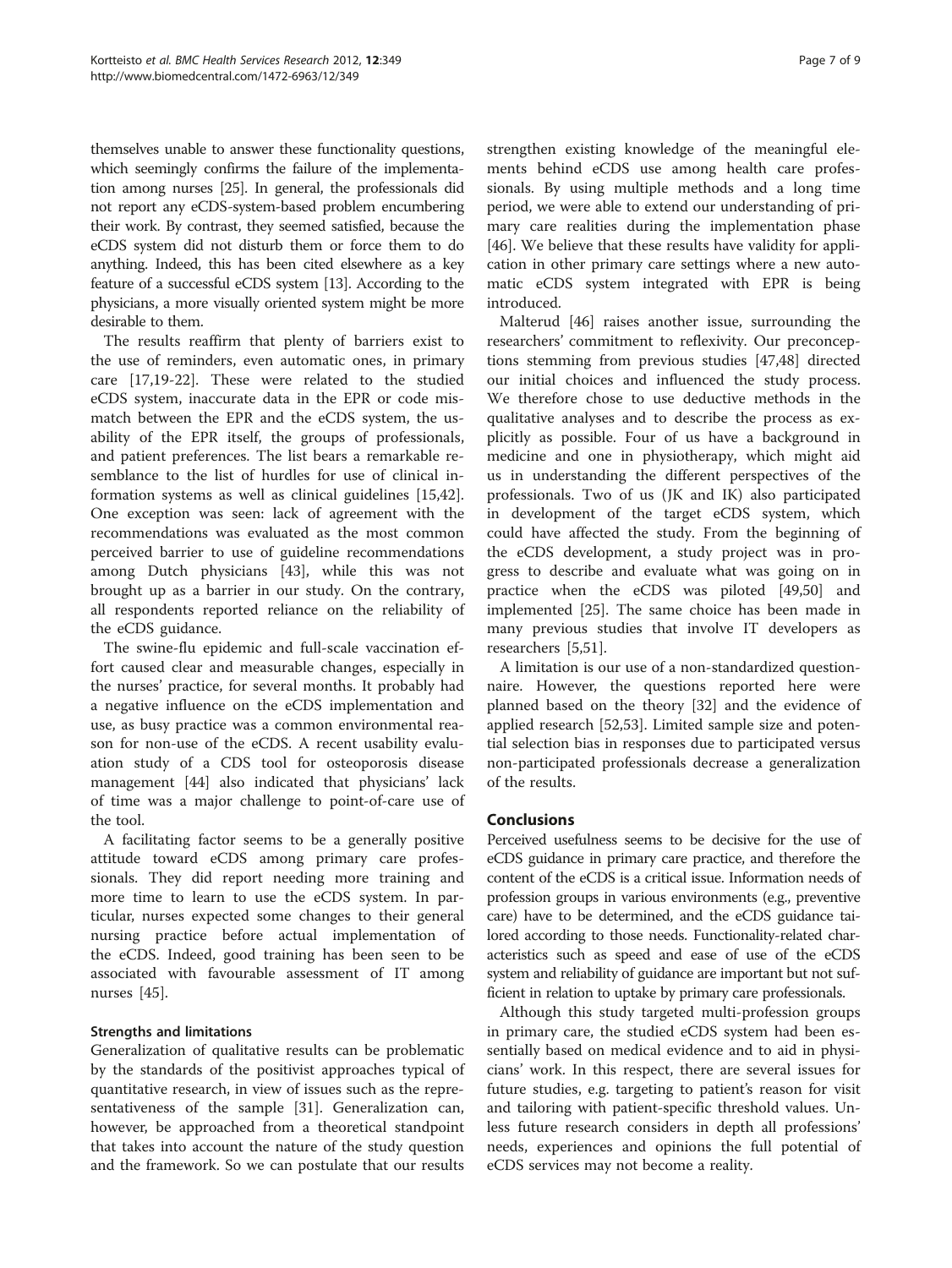# <span id="page-7-0"></span>Additional files

[Additional file 1:](http://www.biomedcentral.com/content/supplementary/1472-6963-12-349-S1.pdf) Patient specific automatic reminders and guideline links on the electronic patient record screen: a patient with diabetes as an example.

[Additional file 2:](http://www.biomedcentral.com/content/supplementary/1472-6963-12-349-S2.pdf) Patient specific drug interaction alert function on the electronic patient record screen.

[Additional file 3:](http://www.biomedcentral.com/content/supplementary/1472-6963-12-349-S3.pdf) Virtual health check results within the physician's appointment schedule.

[Additional file 4:](http://www.biomedcentral.com/content/supplementary/1472-6963-12-349-S4.pdf) Computer-based Clinical Decision Support: An overview of the Evidence-Based Medicine electronic Decision Support (EBMeDS) architecture and decision support rules (= scripts).

#### Competing interests

Authors TK and MM declare that they have no competing interests. JK is Editor-in-chief of Current Care Guidelines, Finnish Medical Society Duodecim, and a member of the editorial board for EBMeDS, Duodecim Medical Publications Ltd. IK is a salaried employee of Duodecim Medical Publications Ltd, the company that develops and licenses the EBMeDS decision support service. MK chairs the Current Care Guidelines board at Finnish Medical Society Duodecim.

#### Authors' contributions

All authors were involved in conceiving the study and designing the questionnaire and interview forms. TK was responsible for data collection and analysis. TK led the writing process, supervised by MK, and all authors commented on sequential drafts and approved the final version of the manuscript.

#### Acknowledgements

This study was funded by the Finnish Funding Agency for Technology and Innovation (Tekes), the National Institute for Health and Welfare (THL), Duodecim Medical Publications Ltd, ProWellness Ltd., and Doctoral Programs in Public Health (DPPH). We are grateful to the staff at the Sipoo health centre who gave their time to participate in the study process. The authors would like to thank other members of the EBMeDS study group for their help.

#### Author details

<sup>1</sup>School of Health Sciences, University of Tampere, Tampere 33014, Finland. <sup>2</sup>The Finnish Medical Society Duodecim, PO Box 713, Helsinki 00101, Finland. <sup>3</sup> Finnish Office for Health Technology Assessment at National Institute for Health and Welfare, PO Box 30, Helsinki 00271, Finland. <sup>4</sup>Duodecim Medical Publications Ltd, PO Box 713, Helsinki 00101, Finland. <sup>5</sup>The Hjelt Institute, University of Helsinki, PO Box 41, Helsinki 00014, Finland.

#### Received: 13 December 2011 Accepted: 5 October 2012 Published: 8 October 2012

#### References

- 1. Car J, Black A, Anandan C, Cresswell K, Pagliari C, McKinstry B, Procter R, Majeed A, Sheikh A: The impact of eHealth on the quality & safety of health care: a systematic overview & synthesis of the literature. Report for the NHS Connecting for Health Evaluation Programme. London: Imperial College London; 2008.
- 2. Lau F, Kuziemsky C, Price M, Gardner J: A review on systematic reviews of health information system studies. J Am Med Inform Assoc 2010, 17(6):637–645.
- 3. Grol R, Grimshaw J: From best evidence to best practice: effective implementation of change in patients' care. Lancet 2003, 362(9391):1225–1230.
- 4. McGlynn EA, Asch SM, Adams J, Keesey J, Hicks J, DeCristofaro A, Kerr EA: The quality of health care delivered to adults in the United States. N Engl J Med 2003, 348(26):2635–2645.
- 5. Chaudhry B, Wang J, Wu S, Maglione M, Mojica W, Roth E, Morton SC, Shekelle PG: Systematic review: impact of health information technology on quality, efficiency, and costs of medical care. Ann Intern Med 2006, 144(10):742–752.
- 6. Kawamoto K, Houlihan CA, Balas EA, Lobach DF: Improving clinical practice using clinical decision support systems: a systematic review of trials to identify features critical to success. BMJ 2005, 330(7494):765
- 7. Varonen H, Kaila M, Kunnamo I, Komulainen J, Mantyranta T: **[Computerised**] decision support: the way towards advisory patient record]. Duodecim 2006, 122(10):1174–1181.
- 8. Bates DW, Gawande AA: Improving safety with information technology. N Engl J Med 2003, 348(25):2526–2534.
- 9. Ahearn MD, Kerr SJ: General practitioners' perceptions of the pharmaceutical decision-support tools in their prescribing software. Med J Aust 2003, 179(1):34–37.
- 10. Weingart SN, Toth M, Sands DZ, Aronson MD, Davis RB, Phillips RS: Physicians' decisions to override computerized drug alerts in primary care. Arch Intern Med 2003, 163(21):2625–2631.
- 11. Bryan C, Boren SA: The use and effectiveness of electronic clinical decision support tools in the ambulatory/primary care setting: a systematic review of the literature. Inform Prim Care 2008, 16(2):79–91.
- 12. Gosling AS, Westbrook JI, Spencer R: Nurses' use of online clinical evidence. J Adv Nurs 2004, 47(2):201–211.
- 13. Greenes RA: Clinical decision support: The Road Ahead. Boston, MA: Elsevier; 2007.
- 14. McDermott L, Yardley L, Little P, Ashworth M, Gulliford M: Developing a computer delivered, theory based intervention for guideline implementation in general practice. BMC Fam Pract 2010, 11:90.
- 15. Francke AL, Smit MC, de Veer AJ, Mistiaen P: Factors influencing the implementation of clinical guidelines for health care professionals: a systematic meta-review. BMC Med Inform Decis Mak 2008, 8:38.
- 16. Sittig DF, Krall MA, Dykstra RH, Russell A, Chin HL: A survey of factors affecting clinician acceptance of clinical decision support. BMC Med Inform Decis Mak 2006, 6:6.
- 17. Rousseau N, McColl E, Newton J, Grimshaw J, Eccles M: Practice based, longitudinal, qualitative interview study of computerised evidence based guidelines in primary care. BMJ 2003, 326(7384):314.
- 18. Zheng K, Padman R, Johnson MP, Diamond HS: Understanding technology adoption in clinical care: clinician adoption behavior of a point-of-care reminder system. Int J Med Inform 2005, 74(7–8):535–543.
- 19. Patterson ES, Doebbeling BN, Fung CH, Militello L, Anders S, Asch SM: Identifying barriers to the effective use of clinical reminders: bootstrapping multiple methods. J Biomed Inform 2005, 38(3):189–199.
- 20. Patterson ES, Nguyen AD, Halloran JP, Asch SM: Human factors barriers to the effective use of ten HIV clinical reminders. J Am Med Inform Assoc 2004, 11(1):50–59.
- 21. Saleem JJ, Patterson ES, Militello L, Render ML, Orshansky G, Asch SM: Exploring barriers and facilitators to the use of computerized clinical reminders. J Am Med Inform Assoc 2005, 12(4):438–447.
- 22. Short D, Frischer M, Bashford J: Barriers to the adoption of computerised decision support systems in general practice consultations: a qualitative study of GPs' perspectives. Int J Med Inform 2004, 73(4):357-362.
- 23. Fung CH, Woods JN, Asch SM, Glassman P, Doebbeling BN: Variation in implementation and use of computerized clinical reminders in an integrated healthcare system. Am J Manag Care 2004, 10(11 Pt 2):878–885.
- 24. Hamalainen P, Reponen J, Winblad I: eHealth of Finland: check point 2006. In Stakes reports. Helsinki, Finland: Valopaino Oy; 2007.
- 25. Kortteisto T, Komulainen J, Kunnamo I, Mäkelä M, Kaila M: Implementing clinical decision support for primary care professionals – the process. Finnish Journal of eHealth and eWelfare 2012, 4(3):153–164.
- 26. Fung CH, Tsai JS, Lulejian A, Glassman P, Patterson E, Doebbeling BN, Asch SM: An evaluation of the Veterans Health Administration's clinical reminders system: a national survey of generalists. J Gen Intern Med 2008, 23(4):392–398.
- 27. EBMeDS context-sensitive guidance at the point of care. [http://www.ebmeds.](http://www.ebmeds.org/ebmeds/ebmeds_home.asp) [org/ebmeds/ebmeds\\_home.asp](http://www.ebmeds.org/ebmeds/ebmeds_home.asp).
- 28. Steward DW, Shamdasani PN: Focus groups: Theory and Practice, Volume 20. London: Sage Publications; 1990.
- 29. Kitzinger J: Qualitative research: introducing focus groups. BMJ 1995, 311(7000):299–302.
- 30. Barbour RS: Doing Focus Groups. London: Sage; 2007.
- 31. Sim J: Collecting and analysing qualitative data: issues raised by the focus group. J Adv Nurs 1998, 28(2):345–352.
- 32. Davis FD: Perceived usefulness, perceived ease of use and user acceptance of information technology. MIS Q 1989, 13(3):319–340.